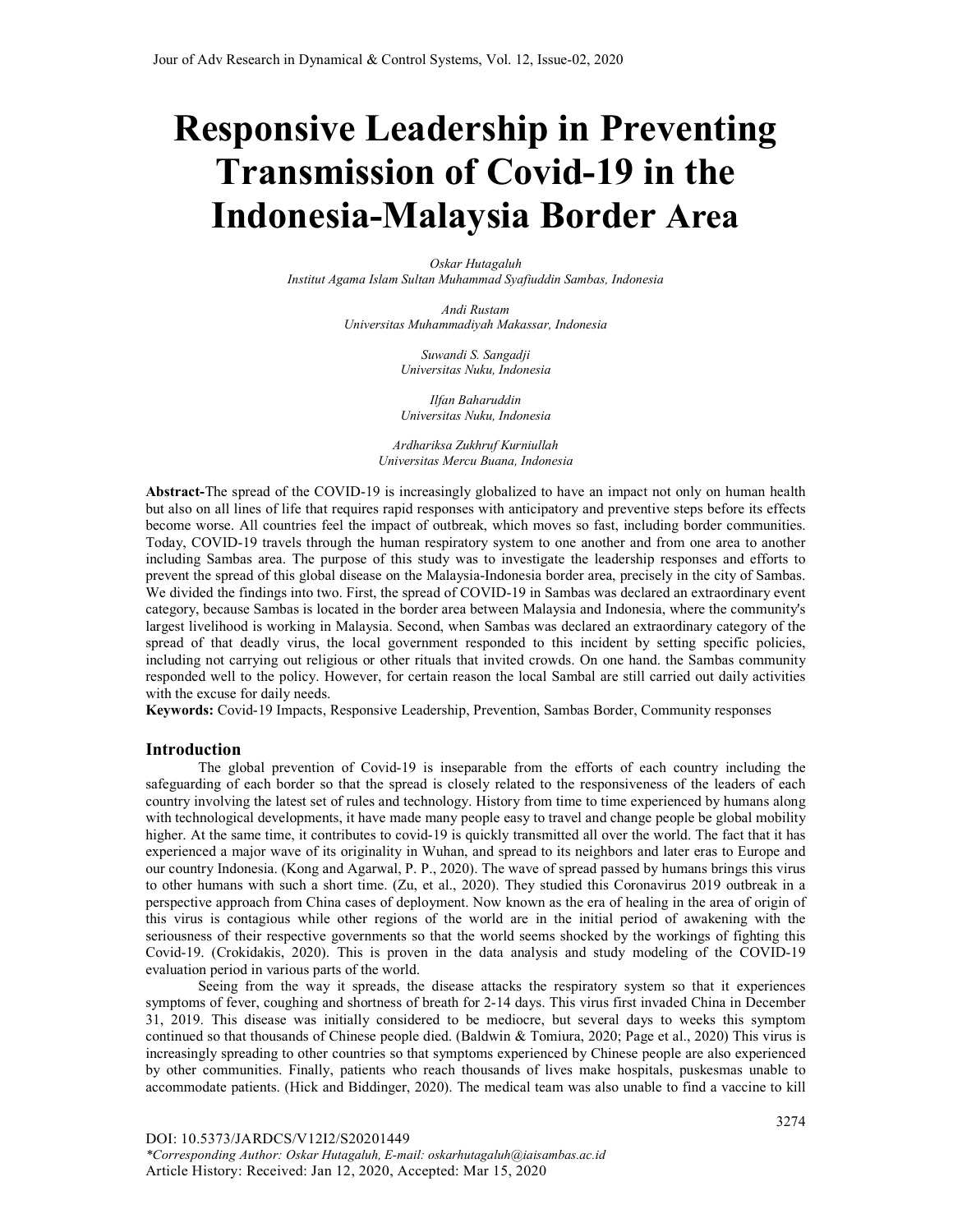this virus. (Ranney et al., 2020). The number of deaths is increasingly booming with thousands of lives so that each country anticipates that the country is safe from this virus.

The British Prime Minister, Boris Johnson held a press meeting on this issue with the medical team. The meeting warned the public that "more families will lose loved ones prematurely." If the community does not anticipate it first. (Hunter, 2020). Finally, almost 124 countries and regions are affected by the Covid pandemic, which results in death. (Emanuel et al., 2020). To prevent this from continuing, the government quarantined its people by imposing travel bans on China, the United States and other developing countries. However, deaths continue to increase. Quarantine is the separation of people from being exposed to infectious diseases, while isolation is people who are considered affected by this virus to be quarantined. (Parmet and Sinha, 2020). Each country carries out a policy of the impact of the Covid-19, for example the United States which issued a policy on immigration by restricting entry into America. (Page et al., 2020). Indonesia also provides a policy so that this deadly virus does not occur in Indonesia. However, with the development of sophisticated technology, Indonesian people who visited foreign countries using airplanes and returning from abroad brought this deadly virus. Finally, gradually some Indonesian people were tested positive for Corona virus.

Indonesian people affected by the Covid-19 have reached thousands of people, dated March 1, 2020 has reached 1,414 people(World Health Organization, 2020). Covid virus is most easily affected by people who are elderly, sick and lacking immunity (Rose, 2020). On March 11, 2020, the world health organization established (Covid-19) as a global pandemic (Ranney et al., 2020), which until now Covid-19 had not yet found a vaccine and no therapy was used to treat it. this disease(Cao et al., 2020). To avoid it using a mask, washing hands, when coughing cover with hands, staying at home and a healthy lifestyle (Hick and Biddinger, 2020). This deadly virus quickly moves to one country to another country, to one region to another so that it also seeps in the Border areas of Indonesia and Malaysia in the Sambas region.

Sambas with an area of 639,570 ha, has various ethnic types. Sambas has 19 sub-districts and 183 villages (Aslan, 2019); (Aslan et al., 2019); (Aslan and Hifza, 2020). Sambas is part of the West Kalimantan region with 4504 people monitored on April 1. Sambas numbered 499 people and has been completed in monitoring 499 people. A number of people were monitored and tested positive for Covid's death. Sambas, which is located in the border area of Malaysia and as a place for entry and exit for Indonesians and Malaysians, both to go to visit and to go to work. Moreover, the roads in Temajuk which are not so tight make Indonesians or Malaysians easily go to Indonesia. So that the Covid-19 is not more contagious in Sambas, the local government makes a policy for the community to work together to break the chain of the covid virus. The researcher felt interested to study further about the efforts of the majority of the Malaysia-Indonesia border in Sambas in response, efforts to tackle the spread of Covid-19 by collaborating with various parties and the Sambas community in general.

#### **Research Methods**

This research is a qualitative study. Data collection was carried out using observation, documentation and semi-structured interview techniques (Berg, 2001; Creswell, 2009). Observation was carried out by monitoring the Sambas area which is high in the case of the spread of COVID-19. While the interview session is done through online interaction. The reason is because in April 2020, the Sambas community is still in the period of stay home and social distancing or for the prohibition of crowds, so that the congregational prayer was held at home. Interviews were conducted with a number of villages in Sambas District. Meanwhile, documentation is a document issued by the region regarding the handling of COVID-19 cases in Sambas.

 In this accordance with Hancock et al., (2009)said that interview techniques can also be carried out online, in contrast to observations that require arriving at the object of study. This is in accordance with the emergency conditions of Covid-19, the exceptional case area in Sambas. Meanwhile, the data analysis method uses the theory of Matthew B. Miles A Michael Huberman, (1994)

namely data presentation, data reduction and data verification. Appropriate data will be taken in accordance with this study. Researchers also use the study of literary theory as stated (Zed, 2008)that the study of literature is not merely collecting literature, but looking for gaps in the problem and making new literature.

#### **Results and Discussion**

The COVID-19 cases reported in Wuhan, China have affected 57 countries and caused 2942 deaths in 9 countries(Lai et al., 2020). COVID-19 originates from Wuhan city, Hubei Province of China and spreads in various countries of the world (Li et al., 2020). COVID-19 is a new disease caused by infection with "Severe Acute Respiratory Syndrome Coronavirus 2 (SARS-CoV-2)". Symptoms experienced by COVID-19, such as "common cold (fever, cough, runny nose, sore throat, muscle aches, headache) to severe complications (pneumonia or sepsis)". This method of transmission of COVID-19 is through splashing when coughing, sneezing or talking, physical contact such as shaking hands, touching the mouth, nose and eyes with the affected hands. (Razi et al., 2020). The COVID-19 with transmission is so easy that every day the death toll increases.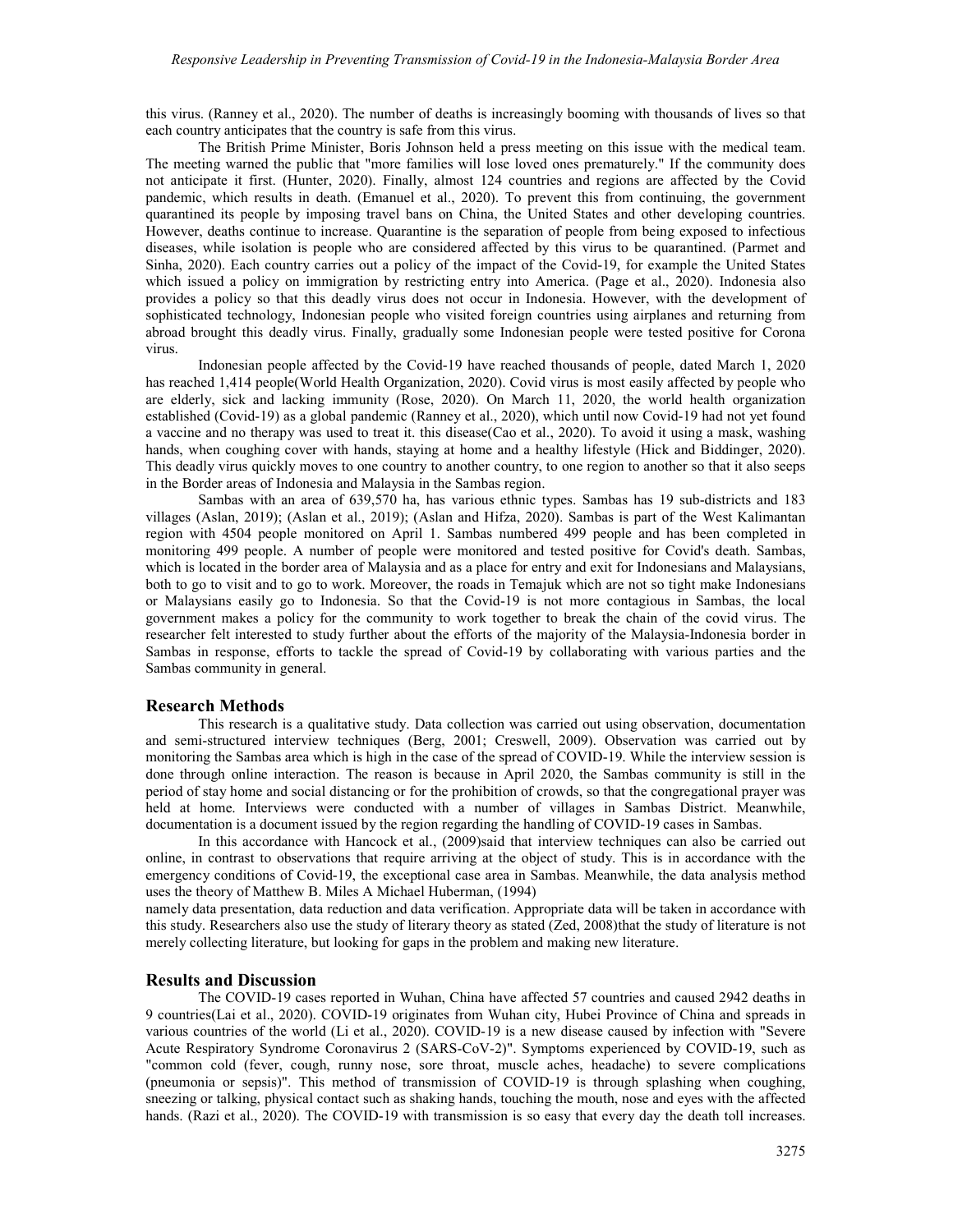The virus not only claimed so many victims but spread throughout the world, including in Indonesia in general and the Sambas region in particular.

Sambas is one part of the West Kalimantan region and the impact of the covid-19, finally Sambas was designated as a category of serious effected area. This determination is inseparable from the Indonesian Workers who work in Malaysia. The virus spread to Sambas through migrant workers who returned to work in Malaysia and some were sent home. Moreover, Sambas is a border area between two countries, Indonesia and Malaysia, making it more vulnerable to the entry of the Covid -19 in Sambas. In addition, the biggest livelihood of the Sambas people is Malaysia. secondly the influence of Sambas as a border road between Malaysia and Indonesia and as the livelihood of the Sambas people so that the establishment of Sambas as a category of seriously effected.

Based on information updates dated March 27, 2020, a number of 1971, people who were included in the list of people under monitoring. Meanwhile, in the supervision of 582 people (Nasaruddin, 2020). So Individuals who fall into the category of surveillance patients (PDP), one of whom has died at the Manggis Sambas hospital on March 28, 2020 (Bob, 2020). The covid-19 virus incident was finally gradually realized by the Regional Government and the Sambas community. Regional head by giving an appeal to the people of Sambas to always be vigilant against the covid virus 19. The regional head is as a leader for the Sambas community, because the covid-19 if not anticipated early by the region, will have a big impact like other countries that consider the covid virus 19 is an ordinary virus.

Leadership is something very important that the success of an organization or a company is inseparable from the leadership role (Zhang, 2020). Elements of leadership include motivation, shared values, social cohesion and institutional renewal (Gardner and Gardner, 1993). From these elements the birth of leadership style that is almost possessed by every leader (Sadler, 2003). The COVID-19 events that plague all over the world, including in Indonesia, require innovation in leadership.

Leadership innovation is a leader who takes policies for the benefit of together (Curry-Stevens, 2018). The benefit is a policy that has a great impact on society, so that the innovation of its leadership gives birth to a leadership style that recognizes the situations and conditions experienced by the community. In terms of leadership, such leaders are known as responsive leadership.

Responsive leadership is a leader who sees a problem or obstacle involving many parties or the community(Tjahjono, 2011); (Arief, 2018). Covid-19 that has spread in Sambas, finally as the head of the region took steps to issue a policy for the people of Sambas. On March 26, 2020, the Regent of Sambas appealed to the Sambas community about delaying the crowd, and conducting religious worship after the establishment of the Covid-19 a most effected areas status in Sambas Regency" (Suhaili, 2020). The stipulation document contains about; First, delaying the implementation of activities involving the public at large by referring to the "Indonesian National Police Chief Regulation dated March 19, 2020". Second, the implementation of worship for Muslims in Sambas District with reference to the "Fatwa of the Indonesian Ulema Council document: 14 of 2020 concerning the organization of Worship in the event of the Covid-19 outbreak, Tausyiah of the Indonesian Ulema Council (MUI) of West Kalimantan Province Number: 24 / MUI-KB / III / 2020, appeal from Head of Sambas Regency Religion Ministry Office Number: P-320 / Kk. 14.05.6 / BA.00 / 03/2020 dated March 23, 2020 and Tausyaih of the Indonesian Ulema Council (MUI) of Sambas Regency Number: 15 / MUI-SBS / B / III / 2020 concerning worship carrying out mosque worship.

The regulation as follows: to the caretakers of the mosque, the mosque and all Muslims not to perform Friday prayers and to perform the midday prayers in their homes; b). The mosque / public pray management should not hold the obligatory prayer in congregation, but the prayer prayer is always echoed as evidence of the entry of prayer times; c). Do not hold religious activities that involve many people, whether carried out in the mosque or elsewhere. Third, for religions other than Islam, heed the direction of their respective religious assemblies and heed the appeal of the Head of the Sambas Religion Ministry Office. Fourth, during the worship at their respective homes, the mosque / surau, mushalla and other religious management should maintain the cleanliness of their respective traditional houses of worship and worship. Fifth, for the whole Sambas community to reduce activities outside the home, stay in the house a lot, maintain physical distance, cosupervise the spread and transmission and report to the Head of the Sambas District Health Office. Sixth, this appeal will be changed according to the current time and conditions.

Sambas regional government regulations, regarding COVID 19 emergency areas in Sambas, also follow the policies of the Indonesian National Police (Azis, 2020). The essence of the Police document is so that it does not make the crowd as long as the COVID-19 virus has not been lost so it does not affect the other Sambas people. Then, it is forbidden to hold social, cultural, religious gatherings, streams of belief in the form of seminars, workshops, gatherings and other activities that are considered similar. Furthermore, it is forbidden to hold music concerts, fairs, festivals, bazaars, night markets, exhibitions, and family receptions, sports activities, arts and entertainment services, rallies, marches and carnivals as well as other activities where mass gatherings occur. Prohibition of activities to hold a party and involve many people and also prohibited from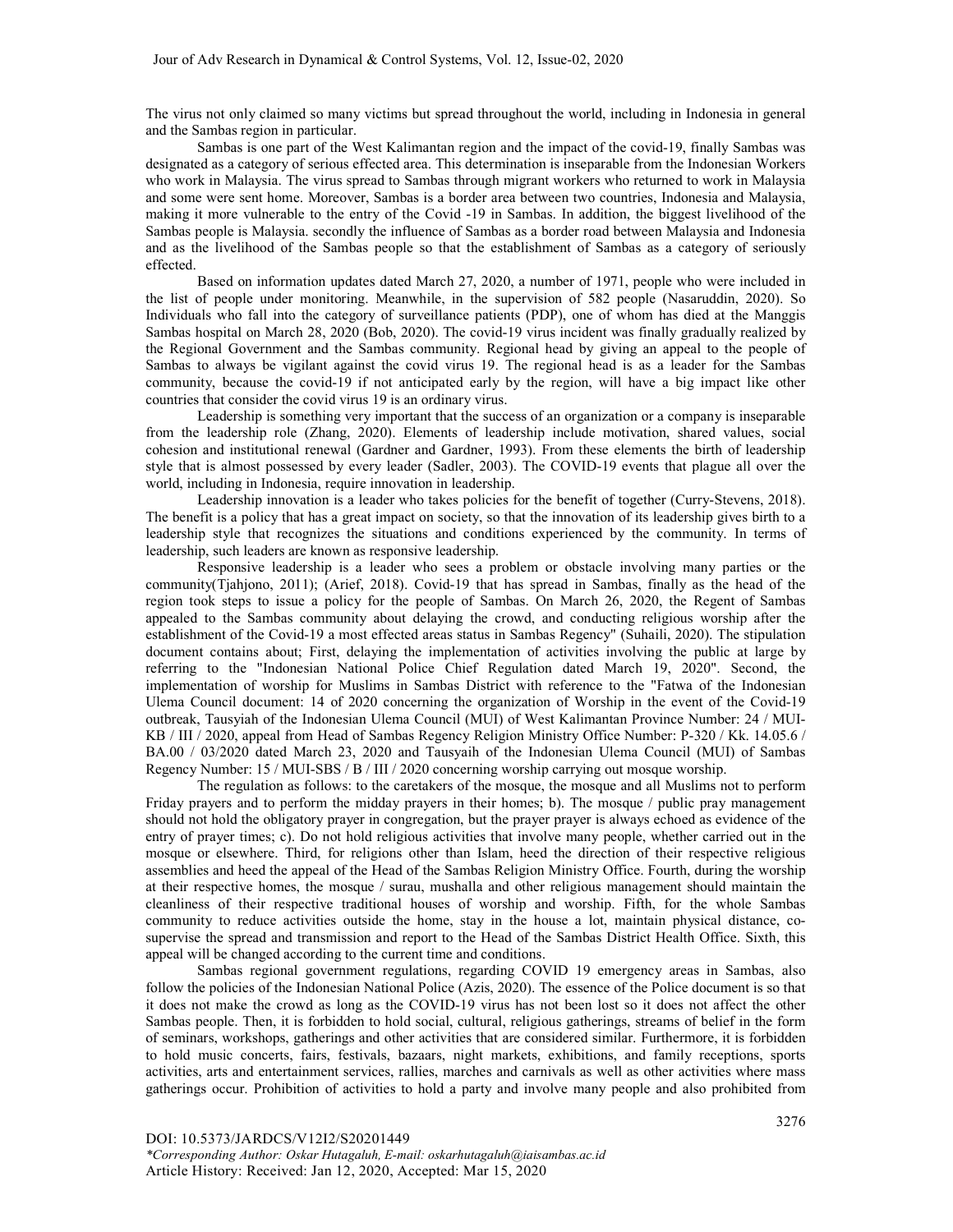holding prayers in congregation at the mosque during the covid-19 period approved by the Indonesian Ulema Council of West Kalimantan Province,(H. M. Basri HAR and Abdillah, 2020), Ministry of Religion Sambas (2020) and the Sambas Regency Indonesian Ulema Council (Syafiuddin and Asmawi, 2020).

The policy set by the local government to the people of Sambas is a symbol to be followed and implemented. Herbert, (1969), Blumer, (1986), Cassirer, (1994)as adherents of symbols, that humans in their lives are inseparable from culture bound by symbols and have meaning that needs to be interpreted by society(Geertz, 1973). Symbols are only interpreted by the public as the makers of these symbols in the form of language and are carried out interactively, print media, electronic media, online media and other media. Meanwhile, the symbol of COVID-19 handling in Sambas, through print and online media, which is distributed in Sambas areas through pamphlets, brochures, banners and others to be obeyed by the community and carried out by the Sambas community as a whole.

According to the results of several interviews of some Sambas people from several districts over the establishment of Sambas as an extraordinary category about the covid-19, the Sambas people have started to panic and have an impact on the economic system under the Sambas community, for example the Sambas people have started losing their jobs, because the community is not allowed to move or get out of the house, except about important business matters. The price of staples rises, for example sugar, while community staple jobs such as sap jumps to three thousand rupiah per kilo. The price of the gum with the base price is very different. Between income income is out of balance with cost of goods.

Events that invite crowds such as recitals, weddings, meetings, associations, etc. have started to not be carried out by the Sambas community, for example, the shamanic event which is usually done every year before fasting is also abolished (Julianti, 2020); (Listari, 2020); (Mirawati, 2020). The local government also determined not to pray in congregation at the mosque and at home, including no more Friday prayers during the Covid-19 and replaced with the midday prayer which was imposed on March 27, 2020. Call for prayer is still performed as symbol of the sign entered prayer time (Safitri, 2020); (Marianti, 2020). Meanwhile, for civil servants whose professions as teachers dismiss their respective schools but the teacher still runs administration in the school, so there is no new economic impact on teachers and other civil servants.

The Sambas community has also begun to fear and to cure the fear, the community spraying every house, mosque, school, and keeping the carpet and prayer rug clean, urging the worshipers to bring prayer rugs from their homes, giving direction to the population to prevent Covid-19 by washing hand with soap and running water and provide a sink as a place to wash hands (Eriyani, 2020); (Yanti, 2020); (Natalia, 2020). In the village of Makrampai Sambas, spraying was carried out by mosque youth and the community(Marianti, 2020). Village leaders like Sebangun village held a meeting between the village head and the RT head to discuss how the virus would not spread in their respective areas (Eriyani, 2020). The Sambas community compactly works together to maintain cleanliness (Marianti, 2020). However, not all Sambas people consisting of several parts of the village carried out orders from the regional head, the Indonesian Ulema Council, and the village head about the covid virus 19 from establishing Sambas as an extraordinary region.

The results of interviews conducted with Lisma, (2020)as one of the Mekar Sekuntum and Asmin, (2020)villages as the Tri Kembang village community responded to the local government policy for the impact of the Mekar Sekuntum community over the establishment of Sambas as an extraordinary event Covid-19. Communities that have not aware of the deadly covid-19 virus outbreak still carrying out its daily activities (Mirawati, 2020)for example experienced by the Sepudak community, where many young people still leave the house and gather in groups. Even in religious matters, such as studying the Koran after sunset is still being carried out (Lisa, 2020). Some of the Sambas people about Lock down in Sambas were not taken seriously.

 According to Yusmayanti, (2020)as a Lorong Sambas village community, giving an opinion related to lock down, which for the lock down in Sambas is not necessary, because the covid-19 virus, is still not widespread in Sambas. The Sambas community still conducts daily activities, such as selling and opening places of worship, but does not carry out events that invite the public at large. This incident was also carried out in the village of Setalik, some people still carry out their daily activities on the grounds that if they do not go to work, then they cannot fulfill their daily needs. The government should provide basic necessities at home, so that people adhere to government regulations (Nurelisa, 2020). The lower economic community, who daily open a coffee shop every day, who usually invites many people, but the impact of the covid symptoms of a coffee shop is still open but for those who drink coffee no longer in the shop just wrapped in plastic (Fazira, 2020). For the people of Sambas who do not heed the Regent's decree, the Police will raid these places and disperse those who are still doing the crowd in Sambas (Safitri, 2020).

 Thus, from the results of interviews, observations and documentation conducted on the Sambas community from several villages that are part of the Sambas Regency about responding to the Covid 19 virus problem, as determined by local government policy, on one hand it follows the policy and on the other hand it does not follow for economic reasons.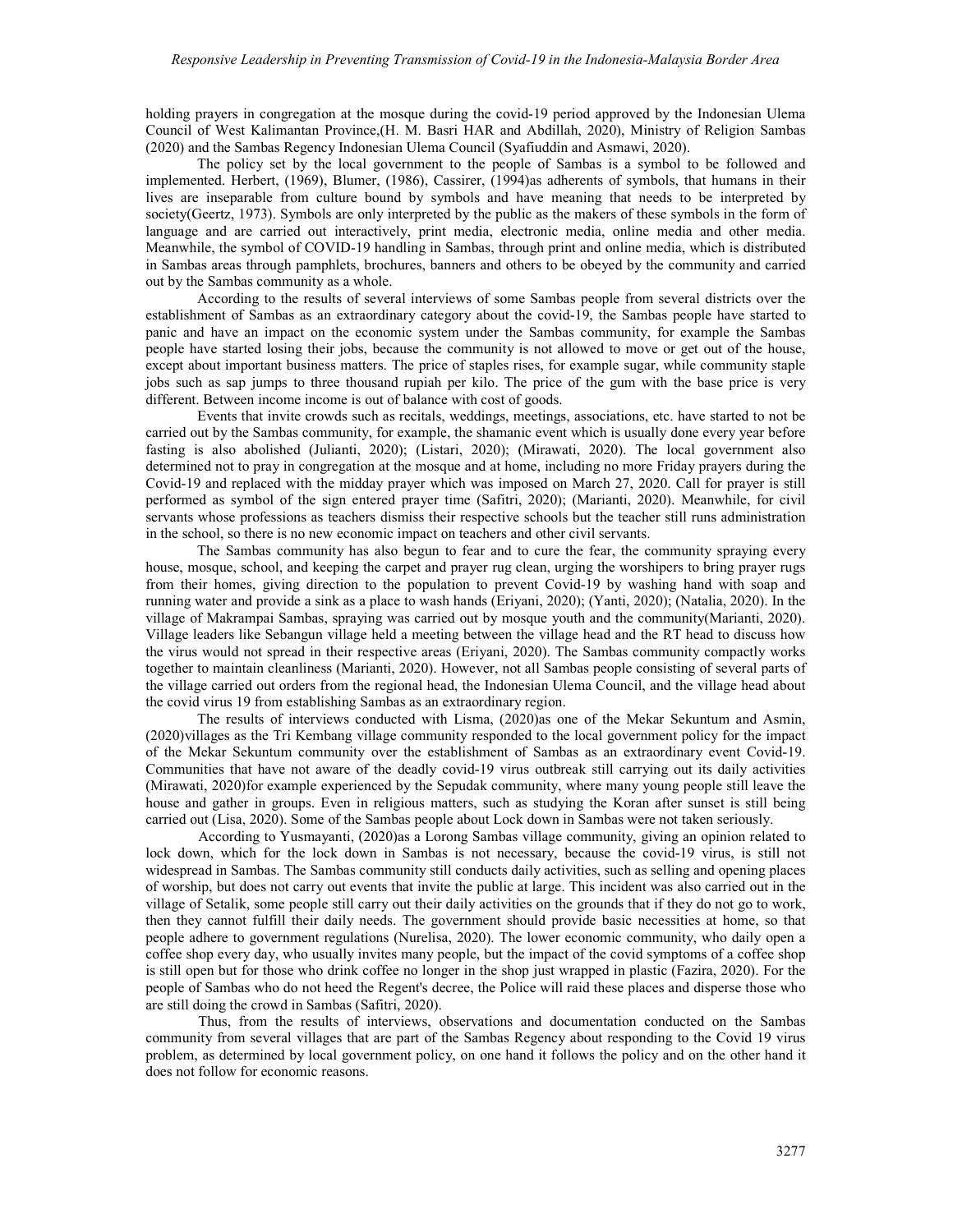## **Conclusion**

The COVID-19 which initially occurred in Wuhan, China by attacking human breathing and other symptoms resulting in many deaths, eventually spread also in countries around the world that are no exception also in Indonesia in general and Sambas in particular. The results of research conducted in Sambas Regency and several village areas which are still under the Sambas area administration, then there are findings in the study; First, the Covid-19 in Sambas is declared a category of extraordinary events, a serious effected area, because Sambas is in the border area between two countries Malaysia and Indonesia and the biggest livelihood of the Sambas people is to Malaysia. Second, when Sambas is declared as a serious effected area category, the local government is very responsive to the incident so that it sets policies to be followed by the Sambas community, including not carrying out religious or other rituals that invite many people. On one side the Sambas community carries out the policy, but on the other hand it still carries out daily activities with the excuse for daily needs.

#### **References**

- [1] Arief, A.B., 2018. The Good, Bad and Bandit Leadership. Gramedia Pustaka Utama, Jakarta.
- [2] Aslan, 2019. Pergeseran Nilai Di Masyarakat Perbatasan (Studi tentang Pendidikan dan Perubahan Sosial di Desa Temajuk Kalimantan Barat) (Disertasi). UIN Antasari Banjarmasin, Banjarmasin.
- [3] Aslan, Hifza, 2020. The Community Of Temajuk Border Education Values Paradigm On The School. International Journal of Humanities, Religion and Social Science 4, 13–20.
- [4] Aslan, Setiawan, A., Hifza, 2019. Peran Pendidikan dalam Merubah Karakter Masyarakat Dampak Akulturasi Budaya di Temajuk. FENOMENA 11, 11–30.
- [5] Azis, I., 2020. Maklumat Kepala Kepolisian Negara Republik Indonesia tentang Kepatuhan Terhadap Kebijakan Pemerintah Dalam Penanganan Penyebaran Virus Corona (COVID-19).
- [6] Blumer, H., 1986. Symbolic Interactionism Perspective and Method, 1st ed. University of California Press Berkeley and Los Angeles, California.
- [7] Bob, 2020. Satu PDP di Sambas Meninggal Dunia [WWW Document]. Suarapemredkalbar.com. URL https://www.suarapemredkalbar.com/read/sambas/28032020/satu-pdp-di-sambas-meninggal-dunia (accessed 4.1.20).
- [8] Cao, B., Wang, Y., Wen, D., Liu, W., Wang, Jingli, Fan, G., Ruan, L., Song, B., Cai, Y., Wei, M., Li, X., Xia, J., Chen, N., Xiang, J., Yu, T., Bai, T., Xie, X., Zhang, L., Li, C., Yuan, Y., Chen, H., Li, Huadong, Huang, H., Tu, S., Gong, F., Liu, Y., Wei, Y., Dong, C., Zhou, F., Gu, X., Xu, J., Liu, Z., Zhang, Y., Li, Hui, Shang, L., Wang, K., Li, K., Zhou, X., Dong, X., Qu, Z., Lu, S., Hu, X., Ruan, S., Luo, S., Wu, J., Peng, L., Cheng, F., Pan, L., Zou, J., Jia, C., Wang, Juan, Liu, X., Wang, S., Wu, X., Ge, Q., He, J., Zhan, H., Qiu, F., Guo, L., Huang, C., Jaki, T., Hayden, F.G., Horby, P.W., Zhang, D., Wang, C., 2020. A Trial of Lopinavir–Ritonavir in Adults Hospitalized with Severe Covid-19. New England Journal of Medicine 0, 1–13. https://doi.org/10.1056/NEJMoa2001282
- [9] Cassirer, E., 1994. An Essay on Man, An Introduction to Philosophy of Human Culture. University Press, New York.
- [10]Curry-Stevens, A., 2018. Innovations in Leadership Development: Centering Communities of Color. Open Journal of Leadership 7, 265–284. https://doi.org/10.4236/ojl.2018.74016
- [11]Emanuel, E.J., Persad, G., Upshur, R., Thome, B., Parker, M., Glickman, A., Zhang, C., Boyle, C., Smith, M., Phillips, J.P., 2020. Fair Allocation of Scarce Medical Resources in the Time of Covid-19. New England Journal of Medicine 0, 1–7. https://doi.org/10.1056/NEJMsb2005114
- [12]Eriyani, 2020. Kebijakan Pemerintah Daearah Tentang Covid-19 di Sambas.
- [13] Fazira, 2020. Kebijakan Pemerintah Daearah Tentang Covid-19 di Sambas.
- [14]Gardner, J., Gardner, J.W., 1993. On Leadership. Simon and Schuster, New York.
- [15] Geertz, C., 1973. The Interpretation Of Cultures. Basic Books, Inc., Publisher, New York.
- [16]H. M. Basri HAR, Abdillah, Z., 2020. Majelis Ulama Indonesia Provinsi Kalimantan Barat tentang Tausiyah Majelis Ulama Indonesia Provinsi Kalimantan Barat Tentang Penyelenggaraan Ibadah di Masjid Dalam Situasi Darurat Covid-19.
- [17]Hancock, B., Ockleford, E., Windridge, K., 2009. An Introduction to Qualitative Research. University of Sheffield regent Court, Yorkshire & The Humber.
- [18] Herbert, B., 1969. Symbolic Interactionism: Perspective and Method. Cliiff NJ, Englewood.
- [19]Hick, J.L., Biddinger, P.D., 2020. Novel Coronavirus and Old Lessons Preparing the Health System for the Pandemic. New England Journal of Medicine 0, 1–3. https://doi.org/10.1056/NEJMp2005118
- [20]Hunter, D.J., 2020. Covid-19 and the Stiff Upper Lip The Pandemic Response in the United Kingdom. New England Journal of Medicine 0, 1–3. https://doi.org/10.1056/NEJMp2005755
- [21]Julianti, L., 2020. Kebijakan Pemerintah Daearah Tentang Covid-19 di Sambas.

DOI: 10.5373/JARDCS/V12I2/S20201449